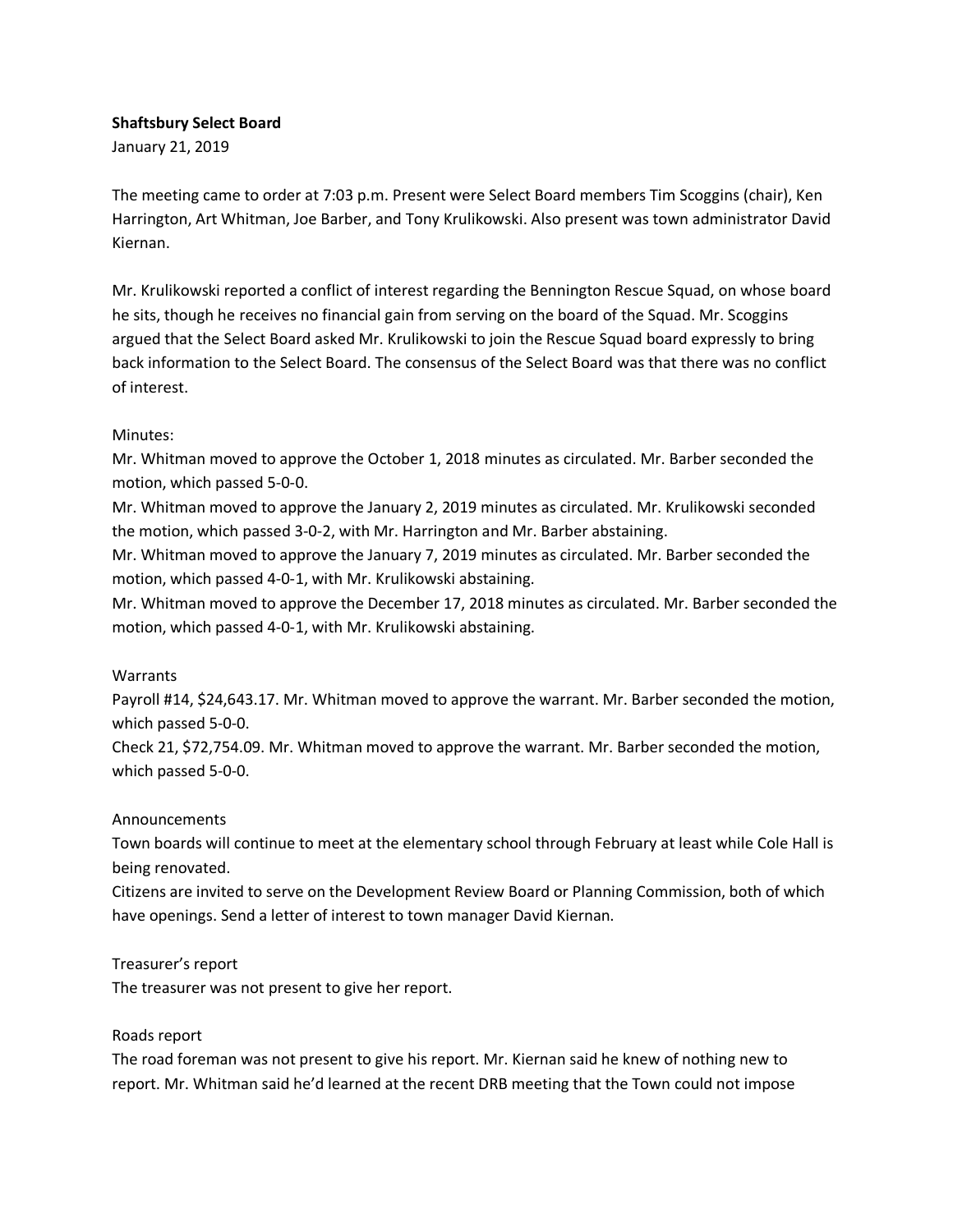conditions regarding the roads on a developer beyond those contained in the curb cut regulations. Mr. Scoggins and Mr. Kiernan said they would explore this further. Budget report

# Lisa Byer from CAT TV presented a request that the Town help pay for the cost of CAT-TV's recording the Select Board meetings. She explained CAT-TV's financial situation, a complex one with a lot of different issues: Comcast has started using new accounting practices that allows them to divert funds away from cable revenue, reducing allocations to CAT-TV of \$20K annually, about 5% of their budget; cord cutting (in favor of streaming); Comcast is suing the Public Utilities Commission at great cost to the access centers; FCC rulemaking may allow "rent" currently paid to cable companies as fees to access centers to be substituted for by a kind of in-kind donation of infrastructure; an FCC ruling down the pike would take away local control over public rights of way, in preparation for launching 5G; finally, a case before the Supreme Court may result in a finding that cable companies cannot be forced to provide community cable access. The station covers more than 20 meetings monthly. The cost would be \$1800 for 24 meetings of 1.5 hours each, with no charge for travel, set up, breakdown, or media processing. CAT-TV has been seeking underwriters, offering videoing for hire, fundraising, and working on the state and federal levels. Ms. Bryars said they would prefer to enter into a calendar year contract. Mr. Whitman moved to fund CAT-TV to televise the Select Board meetings for FY 2020 at a cost of \$1800. Mr. Whitman moved to amend the amount to \$2200. Mr. Barber seconded the motion, which passed 5-0- 0.Mr. Whitman moved to enter into a contract with CAT-TV for calendar year 2019 for \$1800. Mr. Barber seconded the motion, which passed 5-0-0. Mr. Scoggins said he had agreed to be a candidate for the CAT-TV board but didn't consider that to be a conflict of interest.

Bennington Rescue Squad: a motion to increase BRS funding to \$25K in the 2020 budget entered into at the last meeting was placed back on the table. Mr. Whitman said the BRS request to Shaftsbury was to make whole the endowment they'd tapped into, something which Shaftsbury had no responsibility for. He also said the additional funds BRS requested would make it more likely, but not guarantee, that a Shaftsbury resident would receive service, because it would enable the Squad to basically keep an ambulance "on hold" for such calls (rather than sending it on a transport call). Mr. Krulikowski reminded listeners that the squad is now staffed by medical professionals, not volunteers. Mr. Scoggins reiterated that the \$42K figure is based on a state-wide average per resident, but BRS doesn't serve all the residents of Shaftsbury – Arlington serves a large chunk. Also, Shaftsbury calls are fewer in number than the state average. Finally, Shaftsbury got essentially free services from the Squad for many years. The board discussed the difficulties of coming up with a per-call number. Each kind of call costs something different, and if a transport is not involved, no fee can be charged. Mr. Whitman said the \$25K on the table is very similar to the per-call cost Bennington pays. The motion passed 4-1-0. Mr. Barber voted no, he said, because the increase was so large.

Mr. Kiernan reviewed the budget. He said the 2020 budget is only about 2.9% higher than the 2015 budget. He said the auditor had a few comments, including one regarding selling stickers at the transfer station.

#### Change in disability insurance

Following a meeting with AFLACK, the road crew has decided to go with their disability insurance. Mr. Kiernan will confirm that the crew fully understands the ramifications. The cost to the town would be